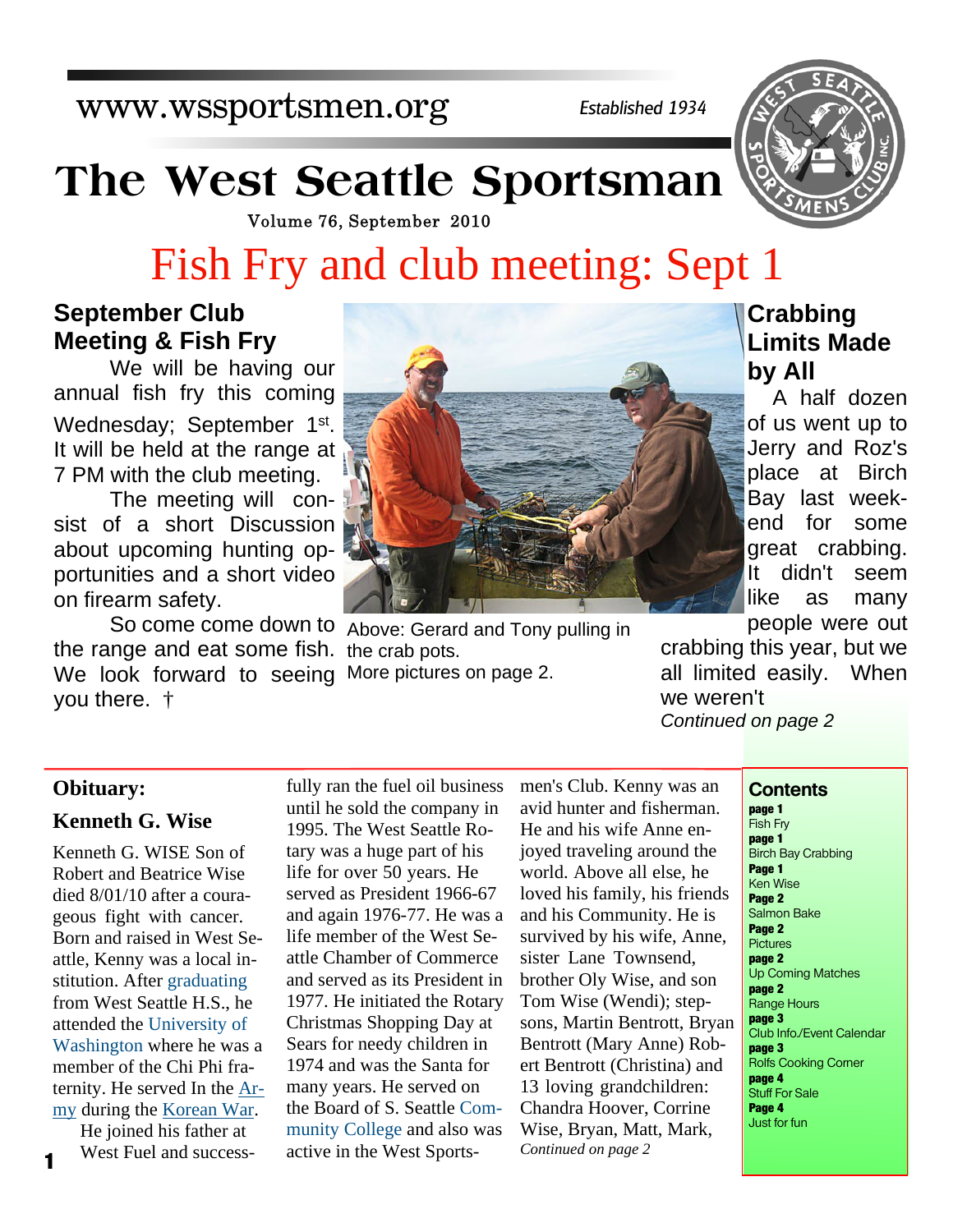*Crabbing continued from page 1* hauling in or cleaning crab, we enjoyed some great food and a trip to the Lynden Fair. Some of the group even stopped in for a local pig roast on Saturday.

We would really like to thank Jerry and Roz for their hospitality again this year. Be sure to check out photos from this trip at the pictures section of our website www.wssportsmen.org.†



# **Salmon Bake**

Last month was our salmon bake. It is a great way to start out the month of August, the weather was perfect,



Clockwise starting left: Mike Palmqist enjoying the fresh caught crab; Jerry Moscio and Willy relaxing; Mike and Jerry at the boat; Scott preparing Salmon for the Salmon Bake

the food was great and even the bugs seemed to cooperate with our gathering.

 A great big thank you goes out to all of those that donated their time, skills and/or resources to make this event such a success. Thank you to all of our chefs! This wouldn't be possible with out all of your hard work. †

#### *Ken wise from page 1*

Amy, Brandon, David, Kelly, Corbin, Chase, Kiran and Collin Bentrott. In lieu of flowers remembrances can be made to: West Seattle Rotary Service Foundation at 6523 California Ave. S.W. #315, Seattle, WA 98136; or Fred Hutchinson Cancer Research Center,1100 Fairvie Ave. North M.S. J5-200, Seattle, WA 98109.

#### **As published in The Seattle Times from August 15 to August 16, 2010**

Ken Wise has been a long time member with the West Seattle Sportsmen Club and our thoughts go out to his family in this time of sorrow. †



# **Up coming Small bore & Air Matches**<br>Sep 11 Puvallup State 4-H Championship

Nov 20 Puyallup JORC (West) Dec 4 Olympia JOARC (West)

State 4-H Championship Sep 11-12 Tacoma State Conventional Prone Championship<br>
Sep 25-26 Tacoma Schützenfest / Outdoor Int'l Championship Schützenfest / Outdoor Int'l Championship Oct 30-31 Olympia State Indoor Int'l 3-P Championship (West)

### **Range Hours and Activity**

Monday - Small Bore - 6 PM, Tuesday - Summer Air Pistol League, - 6:30 PM Wednesday - Juniors - Call Fred Burr at 206-935-4883 for information. Cost: Adult members \$2.00, non- members \$4.00, Juniors \$1.00.

Volume 76, September 2010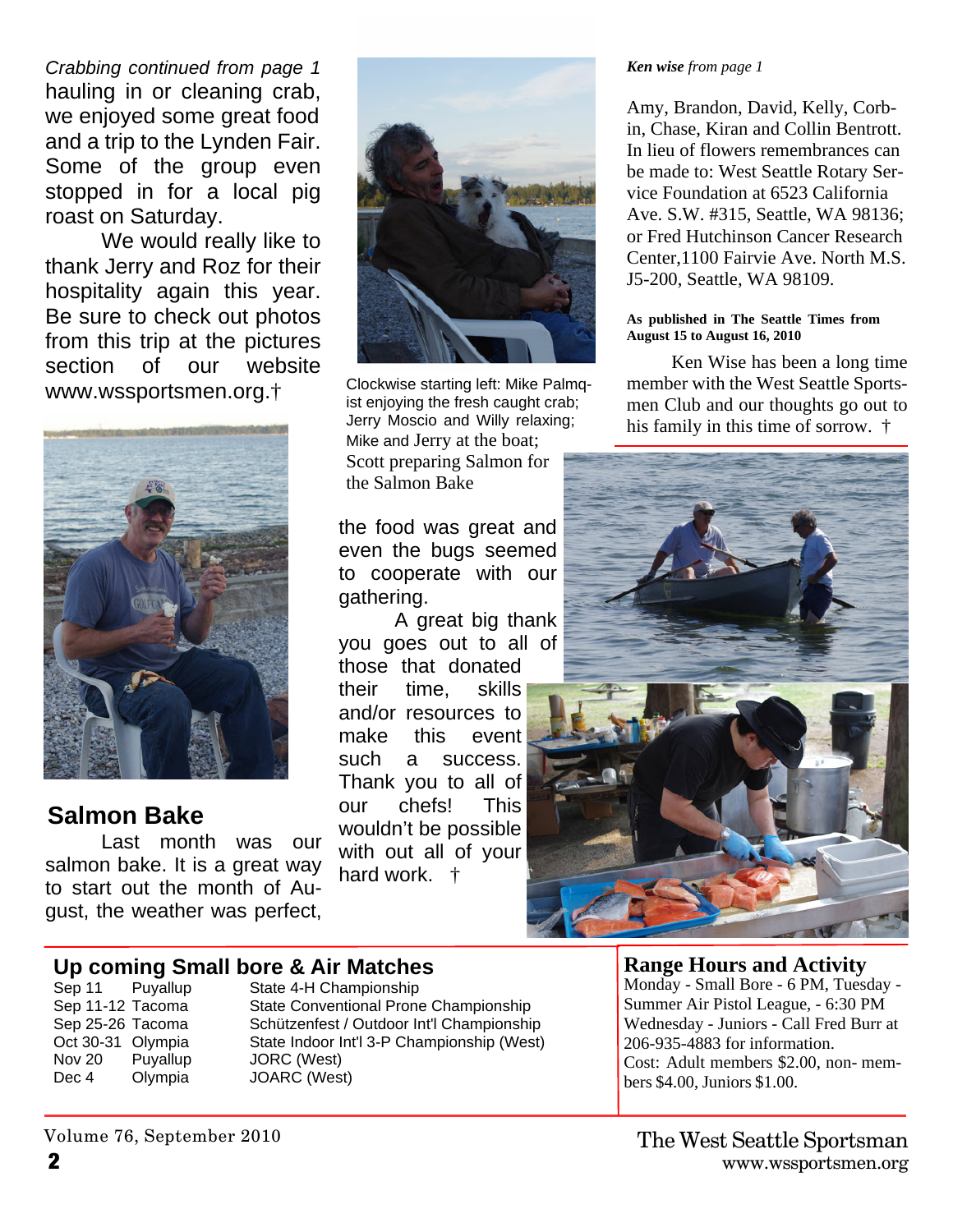### **The West Seattle Sportsmen's Club Sponsors of the Roger Dahl Rifle Training Range**

|                                                                                                                                                                                                                                                                                                                                                                                                                                                                                                                                                                                                                             |                              | oponovio or the noger bann nine training nange                                                                                                                                                                                                                             |                                                                                                                      |                                           |                                                                                                                                                                                                                                                                                                                                        |
|-----------------------------------------------------------------------------------------------------------------------------------------------------------------------------------------------------------------------------------------------------------------------------------------------------------------------------------------------------------------------------------------------------------------------------------------------------------------------------------------------------------------------------------------------------------------------------------------------------------------------------|------------------------------|----------------------------------------------------------------------------------------------------------------------------------------------------------------------------------------------------------------------------------------------------------------------------|----------------------------------------------------------------------------------------------------------------------|-------------------------------------------|----------------------------------------------------------------------------------------------------------------------------------------------------------------------------------------------------------------------------------------------------------------------------------------------------------------------------------------|
| <b>OFFICERS</b><br>President - Tony Olszewski<br>Vice Pres. - Steve Loo                                                                                                                                                                                                                                                                                                                                                                                                                                                                                                                                                     | 425-226-5643                 | <b>TRUSTEES</b><br>Greg Boyd<br>Fred Burr                                                                                                                                                                                                                                  | 206-965-9629<br>206-935-4883                                                                                         | Fred Burr<br>Ernie Frey                   | <b>LIFE TIME MEMBERS</b>                                                                                                                                                                                                                                                                                                               |
| Secretary - Kristin Shamek<br>Treasurer - Jerry Mascio<br>Rec. Sec. - Roz Mascio                                                                                                                                                                                                                                                                                                                                                                                                                                                                                                                                            | 206-719-3528<br>206-719-3529 | <b>Richard George</b>                                                                                                                                                                                                                                                      | Contact us at: info@wssportsmen.org                                                                                  | <b>Frank Novito</b><br>Roz & Jerry Mascio |                                                                                                                                                                                                                                                                                                                                        |
| Rolf's Cooking Corner<br>Gerard's win-<br>ning chili recipe<br>from the Shoot<br>and Toot<br>Ingredients:<br>1 pork shoulder- (smoked in Weber grill<br>1 hr., then cooked in slow cooker about<br>8 hrs. until tender; reserve in fridge)-<br>use about 1-2 lbs. for chili- (save the                                                                                                                                                                                                                                                                                                                                      |                              | dice, then sauté until tender<br>1 tsp. smoked paprika<br>1 tsp. Tony Chachere's (or other Cajun<br>spice)<br>1 tsp. ground cumin<br>1 tsp. chili powder<br>1/2 tsp. red pepper flakes (or more de-<br>pending on heat desired)<br>After beans are cooked, "pull" the pork | 1 lb. Portuguese sausage (or other<br>smoked sausage), cut into thin slices<br>1 ea: red/green peppers, sweet onion- |                                           | <b>Events</b><br><b>Calendar</b><br>Sept 1 <sup>st</sup> - Club Meeting/<br>Fish Fry<br>Sept 22 <sup>nd</sup> - Board Meeting<br>Oct. 2 <sup>nd</sup> - Eastern WA<br><b>Quail Hunting</b><br>opens<br>Oct. 6 <sup>th</sup> - Club Meeting<br>Oct. 20 <sup>th</sup> - Board Meeting<br>Oct. 23rd - Eastern WA<br><b>Pheasant Hunt-</b> |
| rest for BBQ sandwiches)<br>1 lb. pkg. red kidney beans- (soak over-<br>night, and then cook covered in water in<br>slow cooker 8 hrs. until tender) OR<br>equivalent canned beans                                                                                                                                                                                                                                                                                                                                                                                                                                          |                              | (tear apart with forks into bits). Stir spic-<br>es into beans. Add all ingredients into<br>slow cooker and cook on low 6-8 hrs<br>until flavors are melded. Serve with hot<br>cornbread and butter, white rice, or rolls.<br>Enjoy!                                       |                                                                                                                      |                                           | ing opens<br>If you have any ideas for pro-<br>grams to have at the club meet-<br>ings or any good outing ideas<br>let one of the Officers or Trust-<br>ees know. You may contact us<br>at: info@wssportsmen.org                                                                                                                       |
| <b>MEMBERSHIP APPLICATION</b><br><b>New</b><br>Renewal<br><b>WEST SEATTLE SPORTSMEN'S CLUB</b>                                                                                                                                                                                                                                                                                                                                                                                                                                                                                                                              |                              |                                                                                                                                                                                                                                                                            |                                                                                                                      |                                           |                                                                                                                                                                                                                                                                                                                                        |
| Date                                                                                                                                                                                                                                                                                                                                                                                                                                                                                                                                                                                                                        |                              |                                                                                                                                                                                                                                                                            |                                                                                                                      |                                           |                                                                                                                                                                                                                                                                                                                                        |
| of ____________, Washington, being interested in the<br>propagation and conservation of game birds, game animals, and fish in the State of Washington, do hereby apply<br>for membership in the WEST SEATTLE SPORTSMEN'S CLUB and tender herewith the sum of \$________ in<br>payment of one year's dues.<br>"I solemnly swear that I will abide by the Constitution and By-Laws of the West Seattle Sportsmen's Club and<br>help in its up-building and I will not willfully disobey the Game Laws wherever I fish or hunt. I will always be<br>a true sportsman both in the field and to my brother members at all times. |                              |                                                                                                                                                                                                                                                                            |                                                                                                                      |                                           |                                                                                                                                                                                                                                                                                                                                        |
|                                                                                                                                                                                                                                                                                                                                                                                                                                                                                                                                                                                                                             |                              |                                                                                                                                                                                                                                                                            |                                                                                                                      | If you would like to<br>receive the Club  |                                                                                                                                                                                                                                                                                                                                        |
|                                                                                                                                                                                                                                                                                                                                                                                                                                                                                                                                                                                                                             |                              |                                                                                                                                                                                                                                                                            | check here.                                                                                                          | newsletter by email                       |                                                                                                                                                                                                                                                                                                                                        |
|                                                                                                                                                                                                                                                                                                                                                                                                                                                                                                                                                                                                                             |                              |                                                                                                                                                                                                                                                                            |                                                                                                                      |                                           |                                                                                                                                                                                                                                                                                                                                        |
|                                                                                                                                                                                                                                                                                                                                                                                                                                                                                                                                                                                                                             |                              |                                                                                                                                                                                                                                                                            |                                                                                                                      |                                           |                                                                                                                                                                                                                                                                                                                                        |
| (New Only)                                                                                                                                                                                                                                                                                                                                                                                                                                                                                                                                                                                                                  |                              |                                                                                                                                                                                                                                                                            |                                                                                                                      |                                           |                                                                                                                                                                                                                                                                                                                                        |
| The West Seattle Sportsman                                                                                                                                                                                                                                                                                                                                                                                                                                                                                                                                                                                                  |                              |                                                                                                                                                                                                                                                                            |                                                                                                                      |                                           | Volume 76, September 2010                                                                                                                                                                                                                                                                                                              |